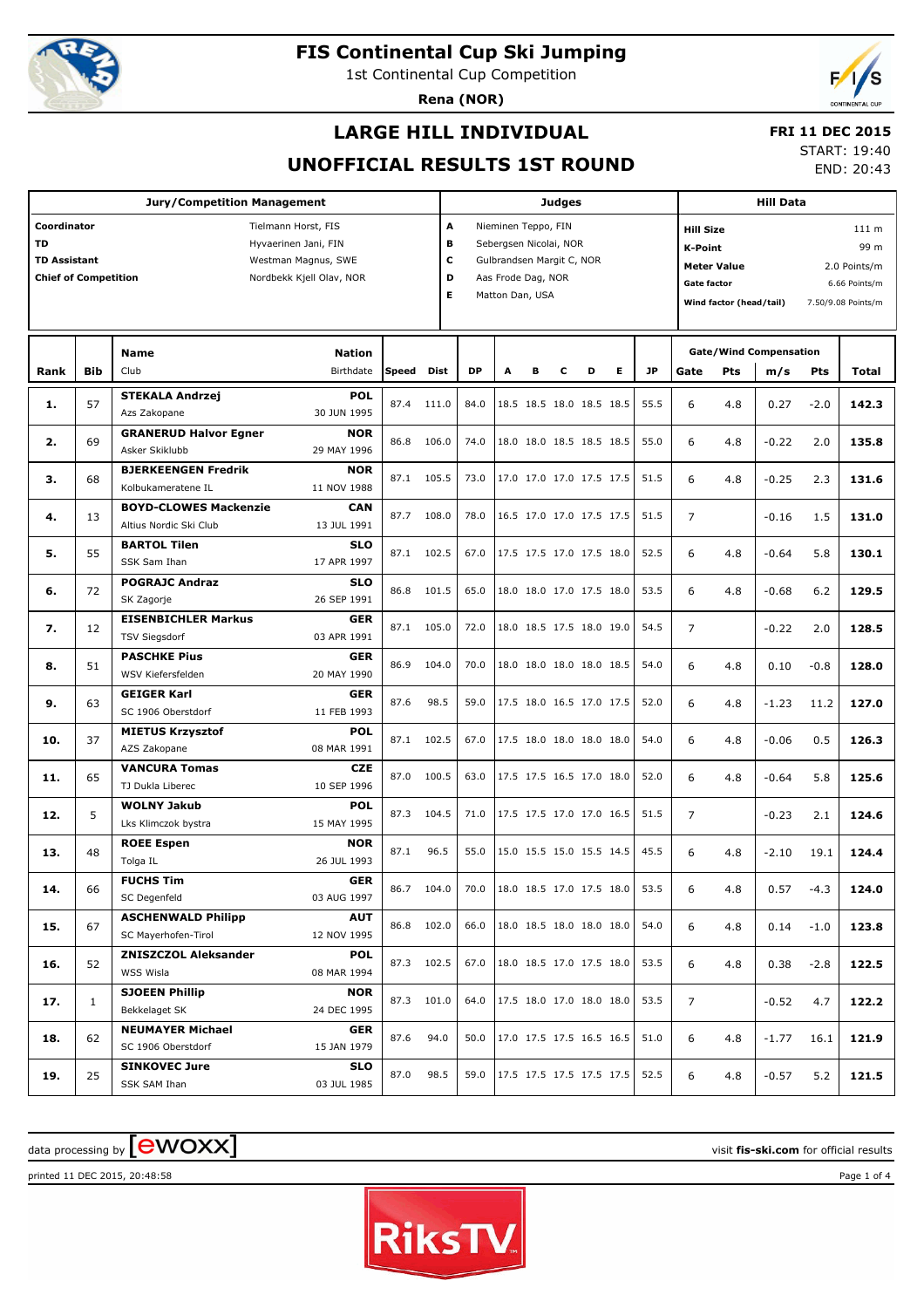

1st Continental Cup Competition

**Rena (NOR)**



## **LARGE HILL INDIVIDUAL**

#### **FRI 11 DEC 2015**

### **UNOFFICIAL RESULTS 1ST ROUND**

START: 19:40 END: 20:43

|      |                | <b>Name</b>                                     | Nation                    |       |            |           |   |   |                          |   |   |           |                |     | <b>Gate/Wind Compensation</b> |            |                                        |
|------|----------------|-------------------------------------------------|---------------------------|-------|------------|-----------|---|---|--------------------------|---|---|-----------|----------------|-----|-------------------------------|------------|----------------------------------------|
| Rank | <b>Bib</b>     | Club                                            | Birthdate                 | Speed | Dist       | <b>DP</b> | A | в | c                        | D | Е | <b>JP</b> | Gate           | Pts | m/s                           | <b>Pts</b> | Total                                  |
|      |                | <b>SIEGEL David</b>                             | <b>GER</b>                |       |            |           |   |   |                          |   |   |           |                |     |                               |            |                                        |
| 20.  | 49             | SV Baiersbronn                                  | 28 AUG 1996               | 87.5  | 92.5       | 47.0      |   |   | 16.5 16.5 17.0 17.0 16.5 |   |   | 50.0      | 6              | 4.8 | $-2.16$                       | 19.6       | 121.4                                  |
|      |                | <b>KAELIN Pascal</b>                            | <b>SUI</b>                |       |            |           |   |   |                          |   |   |           |                |     |                               |            |                                        |
| 21.  | 10             | Einsiedeln                                      | 11 JAN 1993               | 87.5  | 103.0      | 68.0      |   |   | 17.5 17.5 17.0 17.5 18.0 |   |   | 52.5      | $\overline{7}$ |     | $-0.04$                       | 0.4        | 120.9                                  |
| 22.  | 58             | <b>KOZISEK Cestmir</b>                          | <b>CZE</b>                | 86.7  | 101.0      | 64.0      |   |   | 18.0 17.5 17.0 18.0 18.0 |   |   | 53.5      | 6              | 4.8 | 0.22                          | $-1.6$     | 120.7                                  |
|      |                | LSK Lomnice nad Popelkou                        | 09 NOV 1991               |       |            |           |   |   |                          |   |   |           |                |     |                               |            |                                        |
| 23.  | 73             | <b>ALTENBURGER Florian</b>                      | <b>AUT</b>                | 86.7  | 96.5       | 55.0      |   |   | 17.5 17.5 17.0 17.0 16.5 |   |   | 51.5      | 6              | 4.8 | $-0.86$                       | 7.8        | 119.1                                  |
|      |                | SC Seekirchen-Salzburg                          | 02 NOV 1993               |       |            |           |   |   |                          |   |   |           |                |     |                               |            |                                        |
| 24.  | 45             | <b>NAGLIC Tomaz</b>                             | <b>SLO</b>                | 86.5  | 100.0      | 62.0      |   |   | 17.5 18.0 17.5 18.0 18.0 |   |   | 53.5      | 6              | 4.8 | 0.18                          | $-1.3$     | 119.0                                  |
|      |                | SSK Alpina Ziri                                 | 18 JUL 1989               |       |            |           |   |   |                          |   |   |           |                |     |                               |            |                                        |
| 25.  | 34             | <b>TOROK Eduard</b><br>CSS Dinamo Rasnov        | <b>ROU</b><br>02 MAY 1997 | 86.9  | 99.0       | 60.0      |   |   | 17.5 17.5 17.0 17.0 17.0 |   |   | 51.5      | 6              | 4.8 | $-0.29$                       | 2.6        | 118.9                                  |
|      |                | <b>HVALA Jaka</b>                               | <b>SLO</b>                |       |            |           |   |   |                          |   |   |           |                |     |                               |            |                                        |
| 26.  | 47             | Ssk Ponikve                                     | 15 JUL 1993               | 86.8  | 95.0       | 52.0      |   |   | 16.5 17.0 17.5 17.0 17.0 |   |   | 51.0      | 6              | 4.8 | $-1.21$                       | 11.0       | 118.8                                  |
|      |                | <b>STURSA Vojtech</b>                           | <b>CZE</b>                |       |            |           |   |   |                          |   |   |           |                |     |                               |            |                                        |
| 27.  | 15             | Dukla Liberec                                   | 03 AUG 1995               | 86.4  | 99.0       | 60.0      |   |   | 17.0 17.5 16.5 17.0 17.5 |   |   | 51.5      | 6              | 4.8 | $-0.21$                       | 1.9        | 118.2                                  |
| 28.  | $\overline{7}$ | <b>SARDYKO Alexander</b>                        | <b>RUS</b>                | 87.4  | 101.5      | 65.0      |   |   | 17.0 17.0 16.5 18.0 17.5 |   |   | 51.5      | $\overline{7}$ |     | $-0.16$                       | 1.5        | 118.0                                  |
|      |                | Sdushor CSP N.Novgorod-Krasnoy                  | 08 MAY 1990               |       |            |           |   |   |                          |   |   |           |                |     |                               |            |                                        |
| 29.  | $\overline{2}$ | <b>AUNE Joakim</b>                              | <b>NOR</b>                | 87.2  | 100.5      | 63.0      |   |   | 17.5 16.5 16.5 16.5 17.5 |   |   | 50.5      | $\overline{7}$ |     | $-0.49$                       | 4.4        | 117.9                                  |
|      |                | Byaasen                                         | 10 AUG 1993               |       |            |           |   |   |                          |   |   |           |                |     |                               |            |                                        |
| 30.  | 14             | <b>DIETHART Thomas</b>                          | <b>AUT</b>                | 86.6  | 98.0       | 58.0      |   |   | 17.5 18.0 17.5 18.0 17.5 |   |   | 53.0      | 6              | 4.8 | $-0.22$                       | 2.0        | 117.8                                  |
|      |                | UVB Hinzenbach-Oberoesterreich                  | 25 FEB 1992               |       |            |           |   |   |                          |   |   |           |                |     |                               |            |                                        |
| 31.  | 64             | <b>BJOERENG Joacim Oedegaard</b><br>Roeykenhopp | <b>NOR</b><br>14 DEC 1995 | 87.2  | 95.0       | 52.0      |   |   | 17.0 17.5 17.5 17.5 17.5 |   |   | 52.5      | 6              | 4.8 | $-0.90$                       | 8.2        | 117.5                                  |
|      |                | <b>AIGNER Clemens</b>                           | <b>AUT</b>                |       |            |           |   |   |                          |   |   |           |                |     |                               |            |                                        |
| 32.  | 70             | SV Innsbruck-Bergisel-Tirol                     | 02 FEB 1993               | 86.7  | 98.5       | 59.0      |   |   | 17.5 17.5 17.5 17.5 17.5 |   |   | 52.5      | 6              | 4.8 | $-0.12$                       | 1.1        | 117.4                                  |
|      |                | <b>GLASDER Michael</b>                          | <b>USA</b>                |       |            |           |   |   |                          |   |   |           |                |     |                               |            |                                        |
| 33.  | 36             | Norge Ski Club                                  | 27 MAR 1989               | 87.7  | 98.0       | 58.0      |   |   | 17.5 18.0 17.5 17.5 17.5 |   |   | 52.5      | 6              | 4.8 | $-0.17$                       | 1.5        | 116.8                                  |
| 34.  | 60             | <b>TOLLINGER Elias</b>                          | <b>AUT</b>                | 87.4  | 93.5       | 49.0      |   |   | 17.0 17.0 16.5 16.5 16.5 |   |   | 50.0      | 6              | 4.8 | $-1.23$                       | 11.2       | 115.0                                  |
|      |                | SV Innsbruck-Bergisel-Tirol                     | 25 MAR 1995               |       |            |           |   |   |                          |   |   |           |                |     |                               |            |                                        |
| 35.  | 28             | <b>EGLOFF Luca</b>                              | <b>SUI</b>                | 87.6  | 98.0       | 58.0      |   |   | 17.0 17.0 16.5 16.5 16.5 |   |   | 50.0      | 6              | 4.8 | $-0.19$                       | 1.7        | 114.5                                  |
|      |                | Grabserberg                                     | 06 JUN 1995               |       |            |           |   |   |                          |   |   |           |                |     |                               |            |                                        |
| 36.  | 29             | KIM Hyun-ki                                     | <b>KOR</b>                | 86.8  | 97.0       | 56.0      |   |   | 17.0 17.5 17.5 17.0 17.0 |   |   | 51.5      | 6              | 4.8 | $-0.17$                       | 1.5        | 113.8                                  |
|      |                | High1 Resort                                    | 09 FEB 1983               |       |            |           |   |   |                          |   |   |           |                |     |                               |            |                                        |
| 37.  | 59             | <b>HUBER Stefan</b><br>SC Seekirchen-Salzburg   | <b>AUT</b><br>08 MAR 1994 | 86.0  | 96.5       | 55.0      |   |   | 17.0 18.0 17.5 17.5 17.5 |   |   | 52.5      | 6              | 4.8 | $-0.15$                       | 1.4        | 113.7                                  |
|      |                | <b>ZOGRAFSKI Vladimir</b>                       | <b>BUL</b>                |       |            |           |   |   |                          |   |   |           |                |     |                               |            |                                        |
| 38.  | 40             | <b>NSA</b>                                      | 14 JUL 1993               | 87.2  | 93.5       | 49.0      |   |   | 17.0 18.0 16.0 17.0 16.5 |   |   | 50.5      | 6              | 4.8 | $-1.00$                       | 9.1        | 113.4                                  |
|      |                | <b>ALEXANDER Nicholas</b>                       | <b>USA</b>                |       |            |           |   |   |                          |   |   |           |                |     |                               |            |                                        |
| 39.  | 21             | Lebanon Outing Club                             | 24 AUG 1988               | 86.5  | 98.0       | 58.0      |   |   | 17.0 17.0 16.5 16.5 16.5 |   |   | 50.0      | 6              | 4.8 | $-0.05$                       | 0.5        | 113.3                                  |
| 40.  | 17             | <b>BRASME Paul</b>                              | <b>FRA</b>                | 86.8  | 97.0       | 56.0      |   |   | 17.0 16.5 16.5 16.5 16.5 |   |   | 49.5      | 6              | 4.8 | $-0.28$                       | 2.5        | 112.8                                  |
|      |                | <b>U.S VENTRON</b>                              | 03 AUG 1997               |       |            |           |   |   |                          |   |   |           |                |     |                               |            |                                        |
| 41.  | 56             | <b>BIEGUN Krzysztof</b>                         | <b>POL</b>                | 87.2  | 97.5       | 57.0      |   |   | 17.0 16.5 15.5 16.0 16.5 |   |   | 49.0      | 6              | 4.8 | $-0.19$                       | 1.7        | 112.5                                  |
|      |                | SS-R LZS Sokol Szczyrk                          | 21 MAY 1994               |       |            |           |   |   |                          |   |   |           |                |     |                               |            |                                        |
| 42.  | 6              | <b>ROCH DUPLAND Thomas</b>                      | <b>FRA</b>                | 87.4  | 97.5       | 57.0      |   |   | 16.5 17.5 17.0 17.5 17.5 |   |   | 52.0      | $\overline{7}$ |     | $-0.33$                       | 3.0        | 112.0                                  |
|      |                | Saint Gervais<br><b>BICKNER Kevin</b>           | 03 FEB 1996<br><b>USA</b> |       |            |           |   |   |                          |   |   |           |                |     |                               |            |                                        |
| 43.  | 44             | Norge Ski Club                                  | 23 SEP 1996               |       | 86.6 100.5 | 63.0      |   |   | 17.0 16.5 17.0 16.0 16.5 |   |   | 50.0      | 6              | 4.8 | 0.81                          | $-6.1$     | 111.7                                  |
|      |                |                                                 |                           |       |            |           |   |   |                          |   |   |           |                |     |                               |            |                                        |
|      |                | data processing by <b>CWOXX</b>                 |                           |       |            |           |   |   |                          |   |   |           |                |     |                               |            | visit fis-ski.com for official results |

printed 11 DEC 2015, 20:48:58 Page 2 of 4

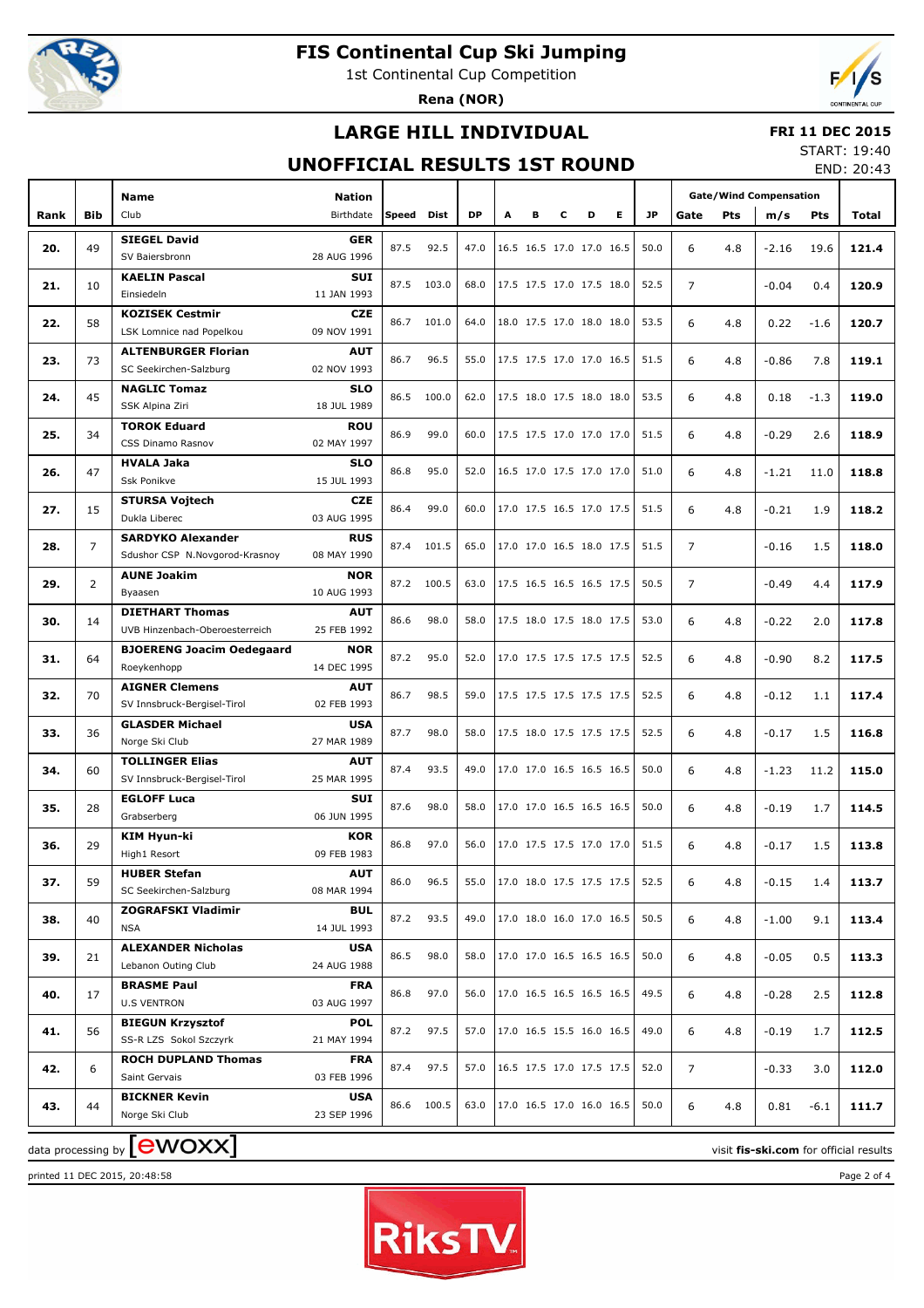

1st Continental Cup Competition

**Rena (NOR)**



## **LARGE HILL INDIVIDUAL**

#### **FRI 11 DEC 2015**

## **UNOFFICIAL RESULTS 1ST ROUND**

START: 19:40 END: 20:43

|      |                |                                             |             |       |      |           |   |   |                          |   |   |           |                |     |                               |        | LIVU. ZU.TJ |
|------|----------------|---------------------------------------------|-------------|-------|------|-----------|---|---|--------------------------|---|---|-----------|----------------|-----|-------------------------------|--------|-------------|
|      |                | Name                                        | Nation      |       |      |           |   |   |                          |   |   |           |                |     | <b>Gate/Wind Compensation</b> |        |             |
| Rank | Bib            | Club                                        | Birthdate   | Speed | Dist | <b>DP</b> | A | в | С                        | D | Е | <b>JP</b> | Gate           | Pts | m/s                           | Pts    | Total       |
|      | 43             | <b>LINDVIK Marius</b>                       | <b>NOR</b>  | 86.5  | 92.5 | 47.0      |   |   | 15.0 15.5 15.0 15.5 15.5 |   |   | 46.0      | 6              |     |                               |        |             |
| 44.  |                | Raelingen Skiklubb                          | 27 JUN 1998 |       |      |           |   |   |                          |   |   |           |                | 4.8 | $-1.46$                       | 13.3   | 111.1       |
|      |                | <b>BIELA Stanislaw</b>                      | <b>POL</b>  |       |      |           |   |   |                          |   |   |           |                |     |                               |        |             |
| 45.  | 39             | UKS SOLTYSIANIE STARE BYSTRE<br>02 APR 1994 |             | 87.0  | 94.0 | 50.0      |   |   | 17.0 17.0 17.0 17.0 16.0 |   |   | 51.0      | 6              | 4.8 | $-0.56$                       | 5.1    | 110.9       |
|      |                | <b>KLUSEK Bartlomiej</b>                    | <b>POL</b>  |       |      |           |   |   |                          |   |   |           |                |     |                               |        |             |
| 46.  | 61             | LKS Klmczok Bystra                          | 15 JAN 1993 | 87.5  | 90.0 | 42.0      |   |   | 15.0 15.0 16.0 14.5 14.5 |   |   | 44.5      | 6              | 4.8 | $-2.09$                       | 19.0   | 110.3       |
|      |                | <b>BIRCHLER Tobias</b>                      | <b>SUI</b>  |       |      |           |   |   |                          |   |   |           |                |     |                               |        |             |
| 47.  | 30             | Einsiedeln                                  | 29 JUL 1997 | 86.6  | 95.0 | 52.0      |   |   | 17.5 18.0 17.0 17.0 17.0 |   |   | 51.5      | 6              | 4.8 | $-0.17$                       | 1.5    | 109.8       |
|      |                | <b>VALTA Ossi-Pekka</b>                     | <b>FIN</b>  |       |      |           |   |   |                          |   |   |           |                |     |                               |        |             |
| 48.  | 33             | Lahden Hiihtoseura                          | 22 NOV 1991 | 87.2  | 95.5 | 53.0      |   |   | 17.0 17.5 16.5 16.5 16.0 |   |   | 50.0      | 6              | 4.8 | $-0.19$                       | 1.7    | 109.5       |
|      |                | <b>JUSTIN Rok</b>                           | <b>SLO</b>  |       |      |           |   |   |                          |   |   |           |                |     |                               |        |             |
| 49.  | 71             | SSD Stol Zirovnica                          | 06 APR 1993 | 86.5  | 94.0 | 50.0      |   |   | 17.0 17.0 17.0 17.0 17.5 |   |   | 51.0      | 6              | 4.8 | $-0.33$                       | 3.0    | 108.8       |
|      |                | <b>CECON Federico</b>                       | ITA         |       |      |           |   |   |                          |   |   |           |                |     |                               |        |             |
| 50.  | 53             | GRUPPO SCIATORI FIAMME GIALLE               | 11 JUN 1994 | 87.0  | 96.0 | 54.0      |   |   | 17.0 17.0 16.0 17.0 16.5 |   |   | 50.5      | 6              | 4.8 | 0.08                          | $-0.6$ | 108.7       |
|      |                | <b>TROFIMOV Roman Sergeevich</b>            | <b>RUS</b>  |       |      |           |   |   |                          |   |   |           |                |     |                               |        |             |
| 50.  | 50             | Sdushor CSP N. Novgorod                     | 19 NOV 1989 | 87.0  | 92.0 | 46.0      |   |   | 16.5 16.0 17.0 16.5 16.5 |   |   | 49.5      | 6              | 4.8 | $-0.93$                       | 8.4    | 108.7       |
|      |                | <b>NOUSIAINEN Eetu</b>                      | <b>FIN</b>  |       |      |           |   |   |                          |   |   |           |                |     |                               |        |             |
| 52.  | 22             | Puijo Ski club                              | 29 APR 1997 | 86.7  | 95.0 | 52.0      |   |   | 16.5 16.5 16.0 16.5 16.0 |   |   | 49.0      | 6              | 4.8 | $-0.25$                       | 2.3    | 108.1       |
|      |                | <b>LANIN Ivan</b>                           | <b>RUS</b>  |       |      |           |   |   |                          |   |   |           |                |     |                               |        |             |
| 53.  | 27             | Sdushor CSP N.Novgorod-Krasnoy              | 15 JAN 1992 | 87.1  | 93.5 | 49.0      |   |   | 17.0 16.5 15.5 16.5 16.0 |   |   | 49.0      | 6              | 4.8 | $-0.48$                       | 4.4    | 107.2       |
|      |                | <b>HAUKEDAL Richard</b>                     | <b>NOR</b>  |       |      |           |   |   |                          |   |   |           |                |     |                               |        |             |
| 54.  | 35             | Baekkelaget                                 | 31 AUG 1996 | 87.0  | 94.5 | 51.0      |   |   | 16.5 16.0 16.0 15.5 16.0 |   |   | 48.0      | 6              | 4.8 | $-0.35$                       | 3.2    | 107.0       |
|      |                | <b>HAMMER Tord Markussen</b>                | <b>NOR</b>  | 87.6  | 95.0 | 52.0      |   |   | 17.0 17.0 17.0 17.0 17.5 |   |   | 51.0      |                |     |                               |        |             |
| 55.  | 3              | Tromsoe Skiklubb                            | 18 JAN 1988 |       |      |           |   |   |                          |   |   |           | $\overline{7}$ |     | $-0.40$                       | 3.6    | 106.6       |
|      |                | <b>INSAM Alex</b>                           | ITA         | 86.4  | 93.5 | 49.0      |   |   | 16.5 17.0 16.0 16.5 16.5 |   |   | 49.5      |                |     |                               |        |             |
| 56.  | 54             | S. C. GARDENA RAIFFEISEN GHERI              | 19 DEC 1997 |       |      |           |   |   |                          |   |   |           | 6              | 4.8 | $-0.35$                       | 3.2    | 106.5       |
|      |                | <b>ZHAPAROV Marat</b>                       | KAZ         | 87.2  | 97.0 | 56.0      |   |   | 16.5 16.5 16.0 15.5 16.0 |   |   | 48.5      | $\overline{7}$ |     |                               |        |             |
| 57.  | 11             | Ski Club VKO                                | 25 AUG 1985 |       |      |           |   |   |                          |   |   |           |                |     | $-0.17$                       | 1.5    | 106.0       |
|      | 24             | <b>TAEHKAEVUORI Frans</b>                   | <b>FIN</b>  | 87.0  | 92.5 | 47.0      |   |   | 17.0 16.5 16.5 16.0 16.0 |   |   | 49.0      | 6              |     |                               |        |             |
| 58.  |                | Lahden Hiihtoseura                          | 01 JAN 1992 |       |      |           |   |   |                          |   |   |           |                | 4.8 | $-0.53$                       | 4.8    | 105.6       |
| 59.  | 16             | <b>CHOI Heung-chul</b>                      | <b>KOR</b>  | 86.5  | 91.5 | 45.0      |   |   | 16.5 17.0 17.5 17.0 16.5 |   |   | 50.5      | 6              | 4.8 | $-0.40$                       | 3.6    | 103.9       |
|      |                | High1 Resort                                | 03 DEC 1981 |       |      |           |   |   |                          |   |   |           |                |     |                               |        |             |
| 60.  | 19             | <b>PITEA Sorin Iulian</b>                   | <b>ROU</b>  | 86.2  | 93.0 | 48.0      |   |   | 16.5 17.0 16.5 16.0 16.5 |   |   | 49.5      | 6              | 4.8 | $-0.11$                       | 1.0    | 103.3       |
|      |                | CSS Dinamo Rasnov                           | 09 JUL 1997 |       |      |           |   |   |                          |   |   |           |                |     |                               |        |             |
| 61.  | 9              | <b>REVILLIOD BLANCHARD Noelig</b>           | <b>FRA</b>  | 87.5  | 95.5 | 53.0      |   |   | 15.5 16.0 15.0 15.5 16.0 |   |   | 47.0      | 7              |     | $-0.12$                       | 1.1    | 101.1       |
|      |                | Les Contamines montjoie                     | 20 DEC 1997 |       |      |           |   |   |                          |   |   |           |                |     |                               |        |             |
| 62.  | 18             | <b>KALINICHENKO Vitaliy</b>                 | UKR         | 86.6  | 92.0 | 46.0      |   |   | 16.0 16.0 16.0 15.5 15.5 |   |   | 47.5      | 6              | 4.8 | $-0.13$                       | 1.2    | 99.5        |
|      |                | Vorokhta Ski School                         | 09 AUG 1993 |       |      |           |   |   |                          |   |   |           |                |     |                               |        |             |
| 63.  | 41             | <b>DELLASEGA Roberto</b>                    | ITA         | 86.8  | 86.5 | 35.0      |   |   | 15.5 16.0 16.0 15.5 15.5 |   |   | 47.0      | 6              | 4.8 | $-1.33$                       | 12.1   | 98.9        |
|      |                | GRUPPO SCIATORI FIAMME GIALLE               | 15 JUN 1990 |       |      |           |   |   |                          |   |   |           |                |     |                               |        |             |
| 64.  | 46             | <b>BERGER Lars Brodshaug</b>                | <b>NOR</b>  | 86.8  | 89.0 | 40.0      |   |   | 16.5 16.5 16.0 16.0 16.5 |   |   | 49.0      | 6              | 4.8 | $-0.50$                       | 4.5    | 98.3        |
|      |                | Eidsvold Vaerks Skiklubb                    | 16 MAR 1995 |       |      |           |   |   |                          |   |   |           |                |     |                               |        |             |
| 65.  | 8              | <b>KANG Chil-ku</b>                         | KOR         | 87.1  | 92.0 | 46.0      |   |   | 16.5 16.0 15.5 16.5 16.5 |   |   | 49.0      | 7              |     | $-0.25$                       | 2.3    | 97.3        |
|      |                | High1 Resort                                | 08 AUG 1984 |       |      |           |   |   |                          |   |   |           |                |     |                               |        |             |
| 66.  | $\overline{4}$ | <b>TKACHENKO Sergey</b>                     | KAZ         | 87.0  | 92.5 | 47.0      |   |   | 16.5 16.5 15.5 15.0 15.5 |   |   | 47.5      | 7              |     | $-0.25$                       | 2.3    | 96.8        |
|      |                | Almaty Skiclub                              | 08 JUN 1999 |       |      |           |   |   |                          |   |   |           |                |     |                               |        |             |
| 67.  | 38             | <b>SOEGARD Jonas Gropen</b>                 | <b>NOR</b>  | 87.1  | 89.5 | 41.0      |   |   | 15.5 16.0 15.5 15.0 15.5 |   |   | 46.5      | 6              | 4.8 | $-0.26$                       | 2.4    | 94.7        |
|      |                | Nordbygda Loten                             | 31 JUL 1996 |       |      |           |   |   |                          |   |   |           |                |     |                               |        |             |
|      |                | Ξ<br>┱                                      |             |       |      |           |   |   |                          |   |   |           |                |     |                               |        |             |

printed 11 DEC 2015, 20:48:58 Page 3 of 4



 $\alpha$  data processing by  $\boxed{\text{ewOX}}$